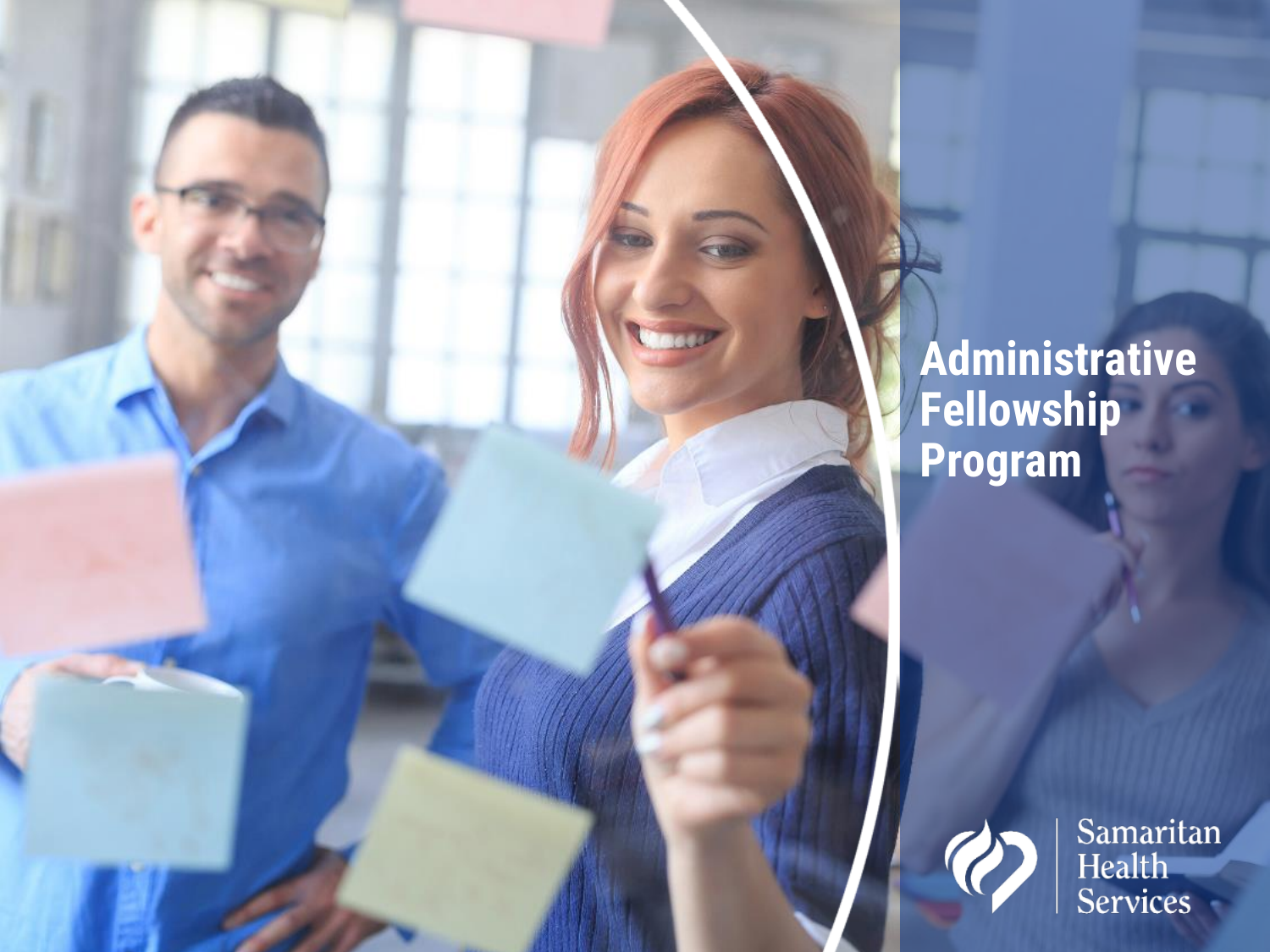

## **Administrative Fellowship Aim Statement**

The Administrative Fellowship program provides an enriching opportunity for Master's prepared individuals to gain valuable practical experience in healthcare.

The program provides early leaders with the exposure and project experience necessary to develop a successful career in the field of health care administration.

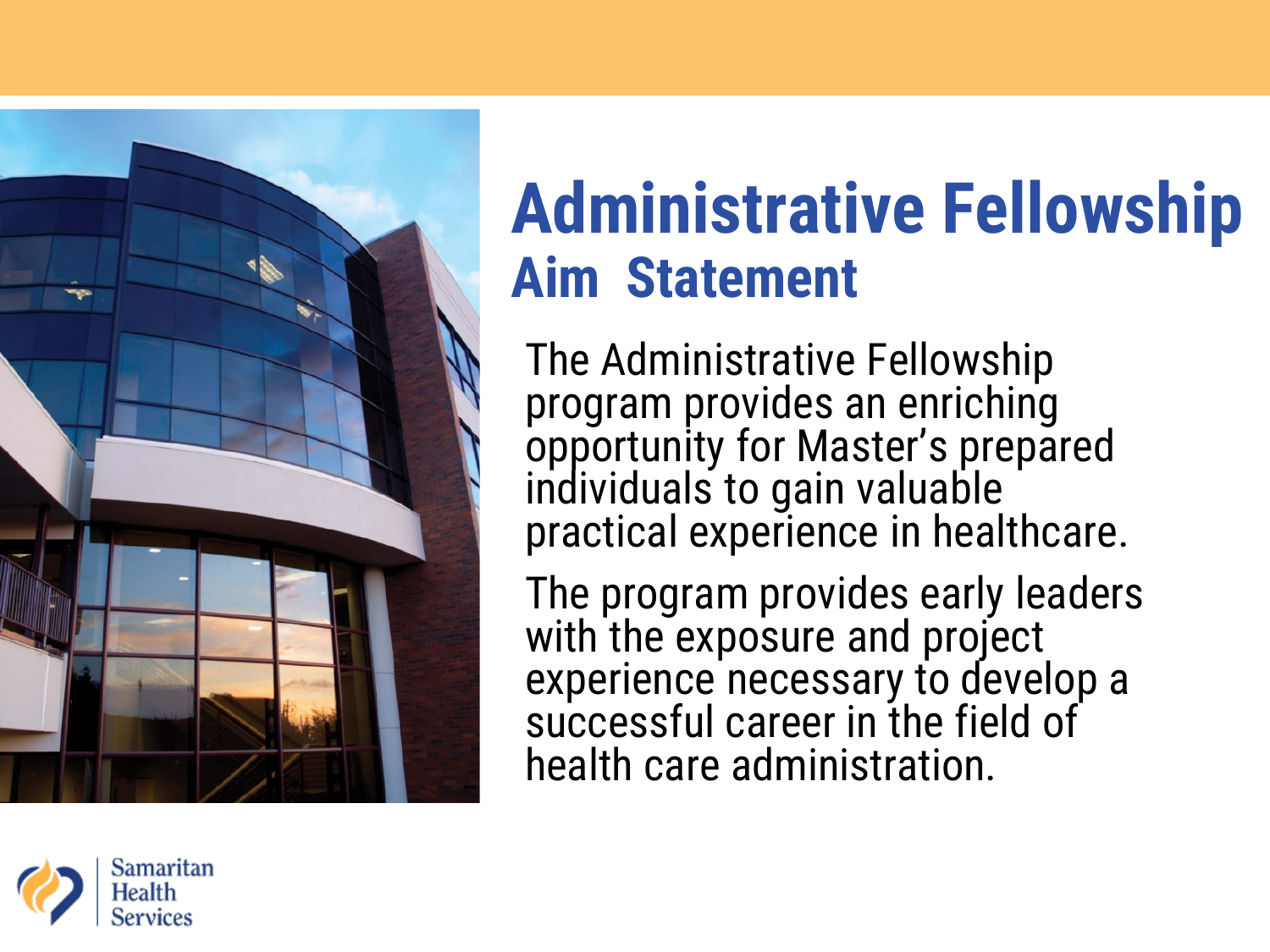### What Sets Us Apart

Samaritan Health Services is at the forefront of delivering health care in a fundamentally different way, focusing on broad access to high-quality services in a cost effective manner. To do this, we use a team approach designed to foster good health through healthy lifestyle choices, timely preventive services and a supportive environment. Samaritan Health Services is powered by our people, fueled by teaching and learning, and focused on building healthier communities.



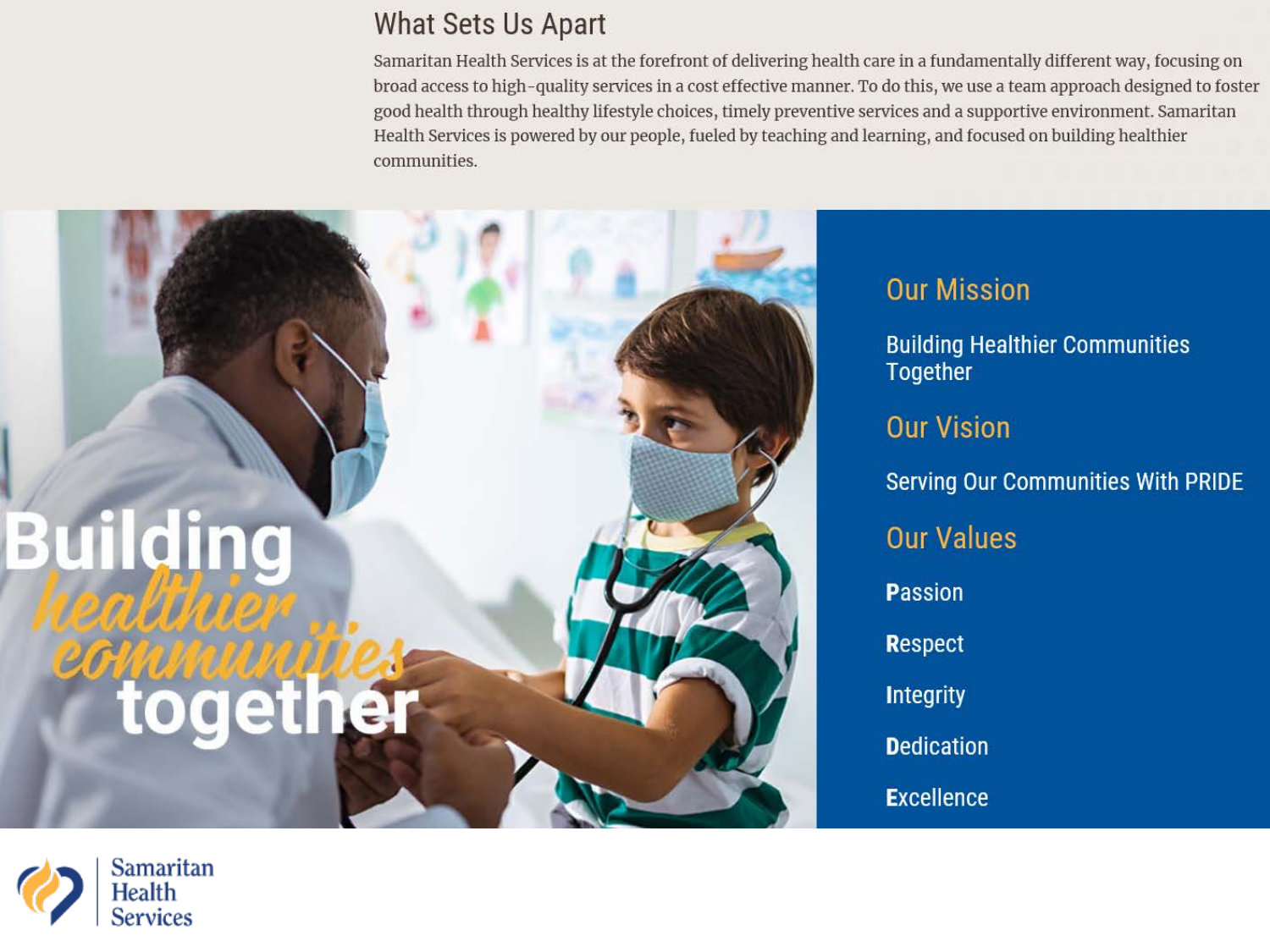

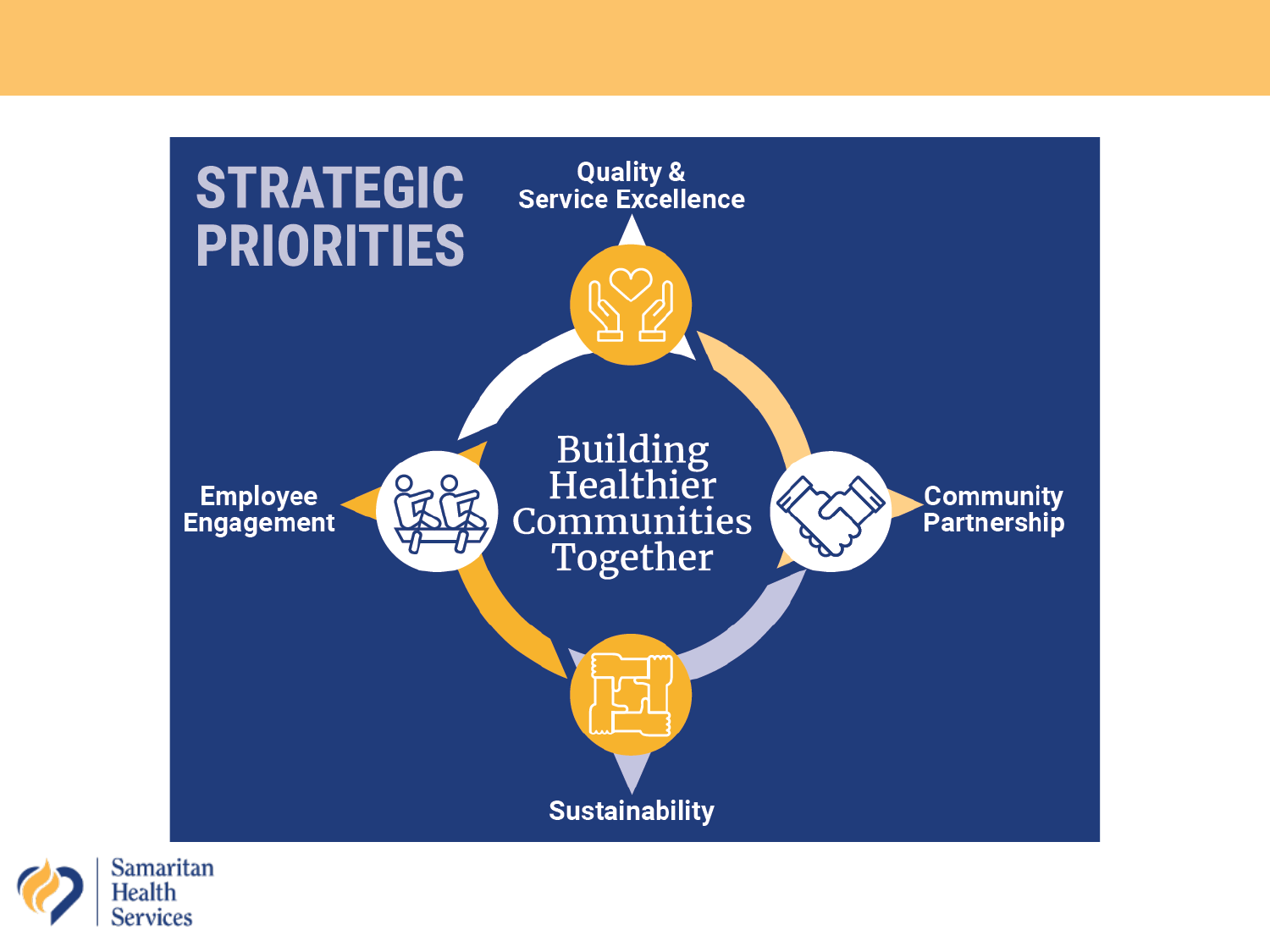## **Intern vs. Fellow**

| <b>Internship</b>                 | <b>Fellowship</b>                                                               |  |  |  |  |
|-----------------------------------|---------------------------------------------------------------------------------|--|--|--|--|
| Short Duration (12 weeks)         | 12-Month Duration                                                               |  |  |  |  |
| Unpaid or Stipend                 | <b>Full Time Employee with Benefits</b>                                         |  |  |  |  |
| <b>Usually One Department</b>     | <b>System-Wide Rotations</b>                                                    |  |  |  |  |
| <b>Varied Degree Requirements</b> | Degree Requirements: MHA, MBA, MPH<br>(or similar in healthcare administration) |  |  |  |  |
| Diverse Career Interests          | Demonstrated Interest in Healthcare                                             |  |  |  |  |

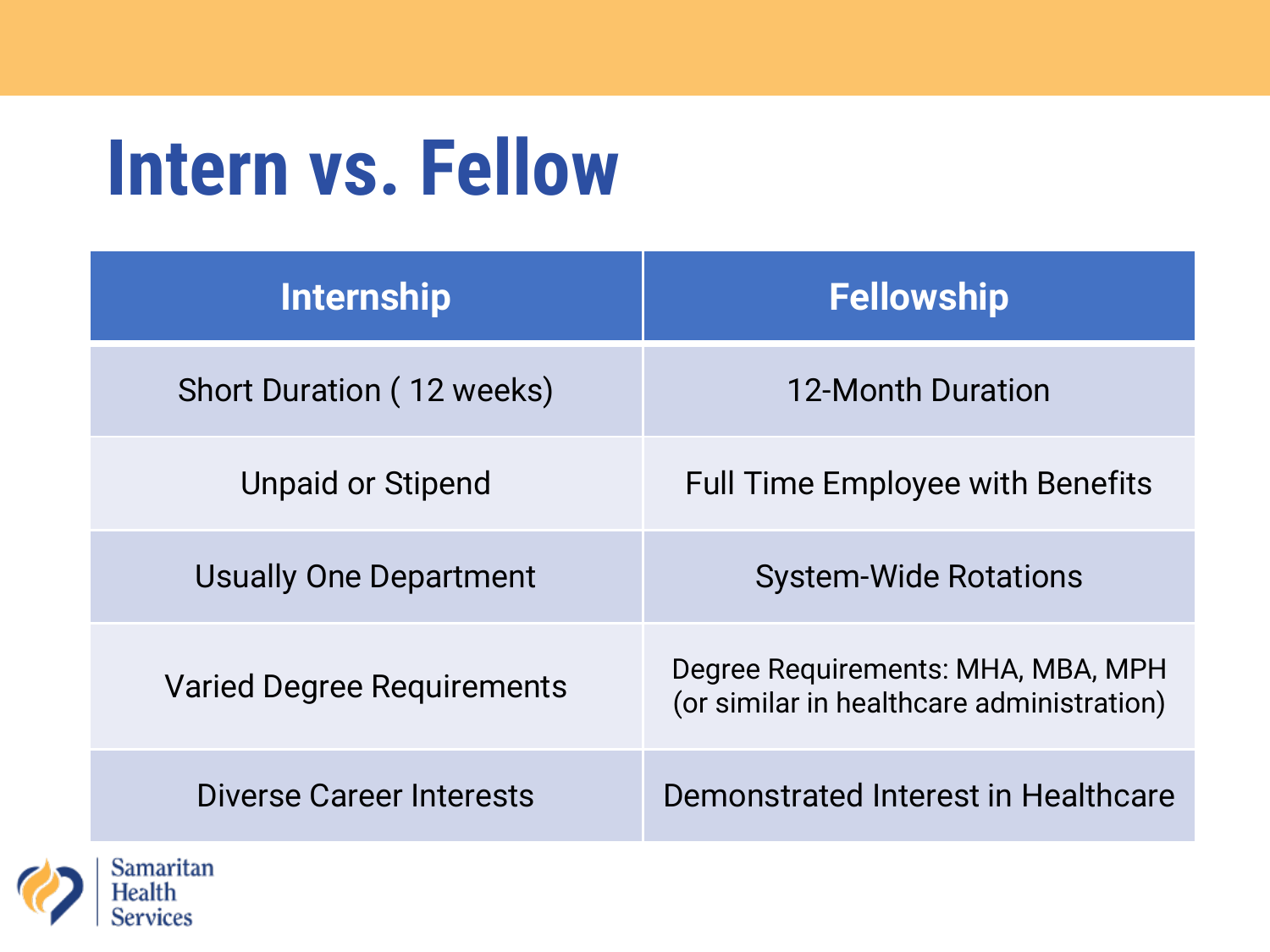## **The Benefits**

| <b>Samaritan</b>                                | <b>Fellow</b>                                                             |  |  |  |  |
|-------------------------------------------------|---------------------------------------------------------------------------|--|--|--|--|
| <b>Masters Level Work</b>                       | Translating Theory to into Action:<br><b>Skill Development</b>            |  |  |  |  |
| Fresh, Energized Perspective                    | Organizational Knowledge<br><b>Professional Mentorship</b><br>Development |  |  |  |  |
| Talent Screening &<br>Leadership Identification |                                                                           |  |  |  |  |
| Employee Engagement                             | <b>Network Building</b>                                                   |  |  |  |  |

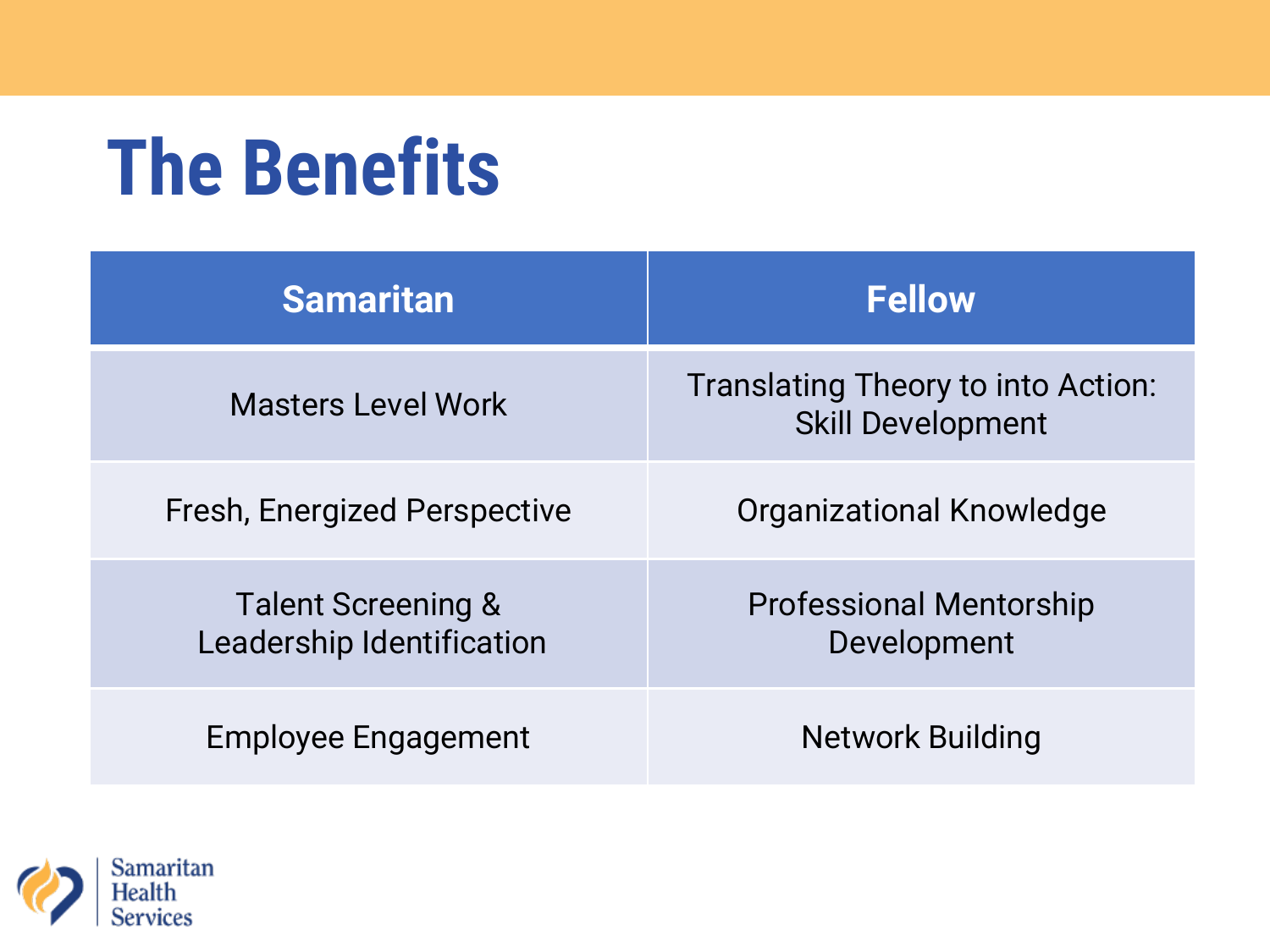### **SHS Administrative Fellowship Program Governance & Faculty 2021-2022**

#### **Executive Preceptors** Meet Weekly with the PD or APD Program **Director Marty Cahill, MBA** CEO, Lebanon **Kelley Kaiser, MPH** Doug Boysen, MHA, JD **Community Hospital SHS President & CEO** Sr. VP Administrative Services **Meet Quarterly with an Executive Preceptor Associate** Program Daily Supervision in Rotations **Director Allie Kreusser, MPH** SHS Admin Fellow 2018-2019 **Program Steering Admin Fellowship Advisory Committee** Rotation ᢜ  $\hbar$  $\Lambda$  $\bar{\Lambda}$ Preceptors **Administrative Fellow Alumni Fellow Committee**

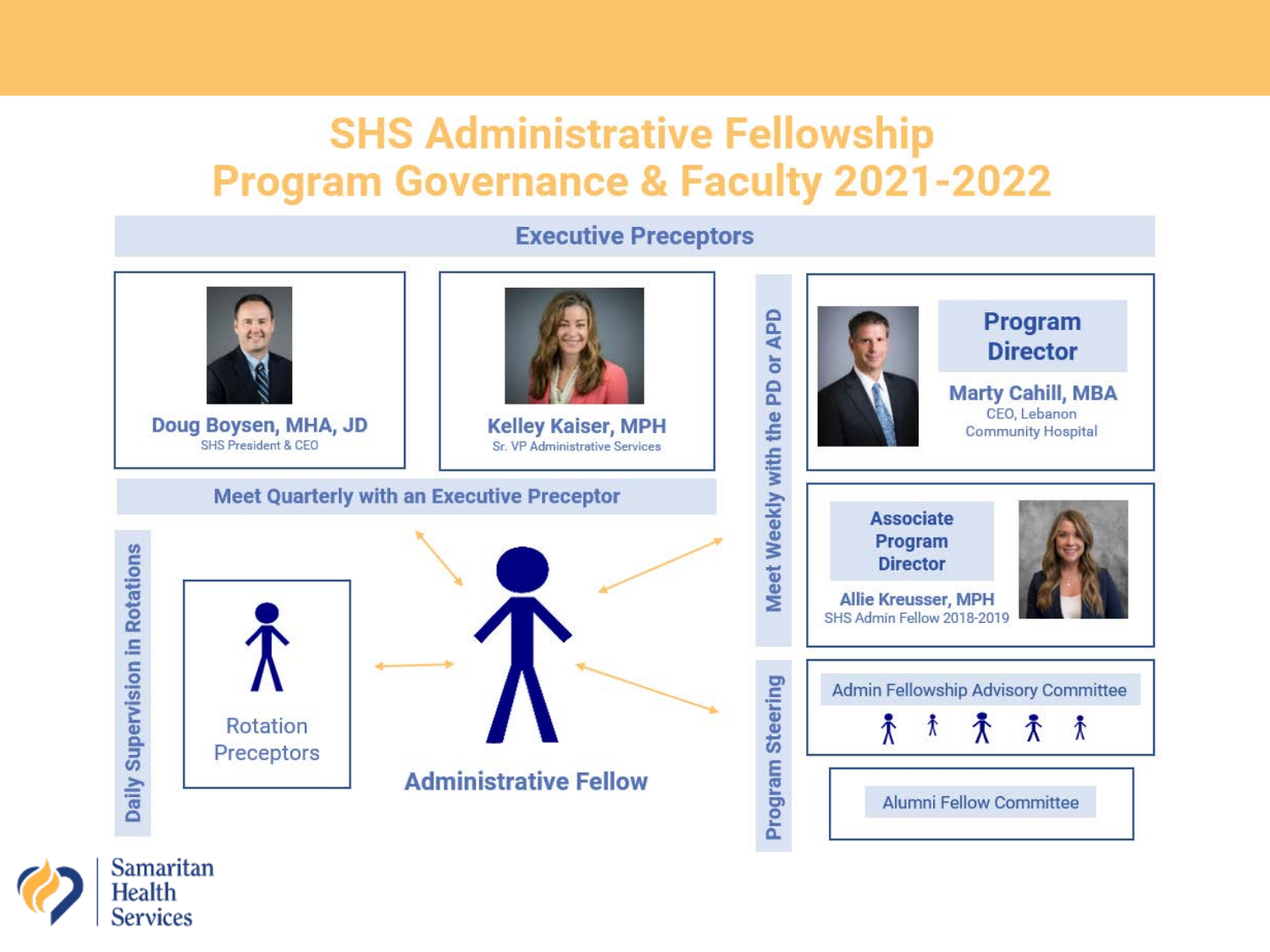### **Administrative Fellowship Advisory Committee**

#### **AFAC Represented Areas:**

**Acute Care Hospital**

**Critical Access Hospital**

**Samaritan Medical Group**

**Ancillary Services**

**Physician Leaders**

**Samaritan Health Plans**

**Corporate**

**Former Fellow**

**Graduate Medical Education**



The purpose of the **Administrative Fellowship Advisory** 

- Program structure
- Develop strategic plans for Fellowship revision and growth
- Serve as a liaison between the Fellowship and SHS Senior Executive Council (SEC) to continually spread knowledge on the purpose and value of training Fellows
- Support the preceptors of rotations through the development of Preceptor Bootcamp annually
- Lead the selection process of incoming candidates annually



Health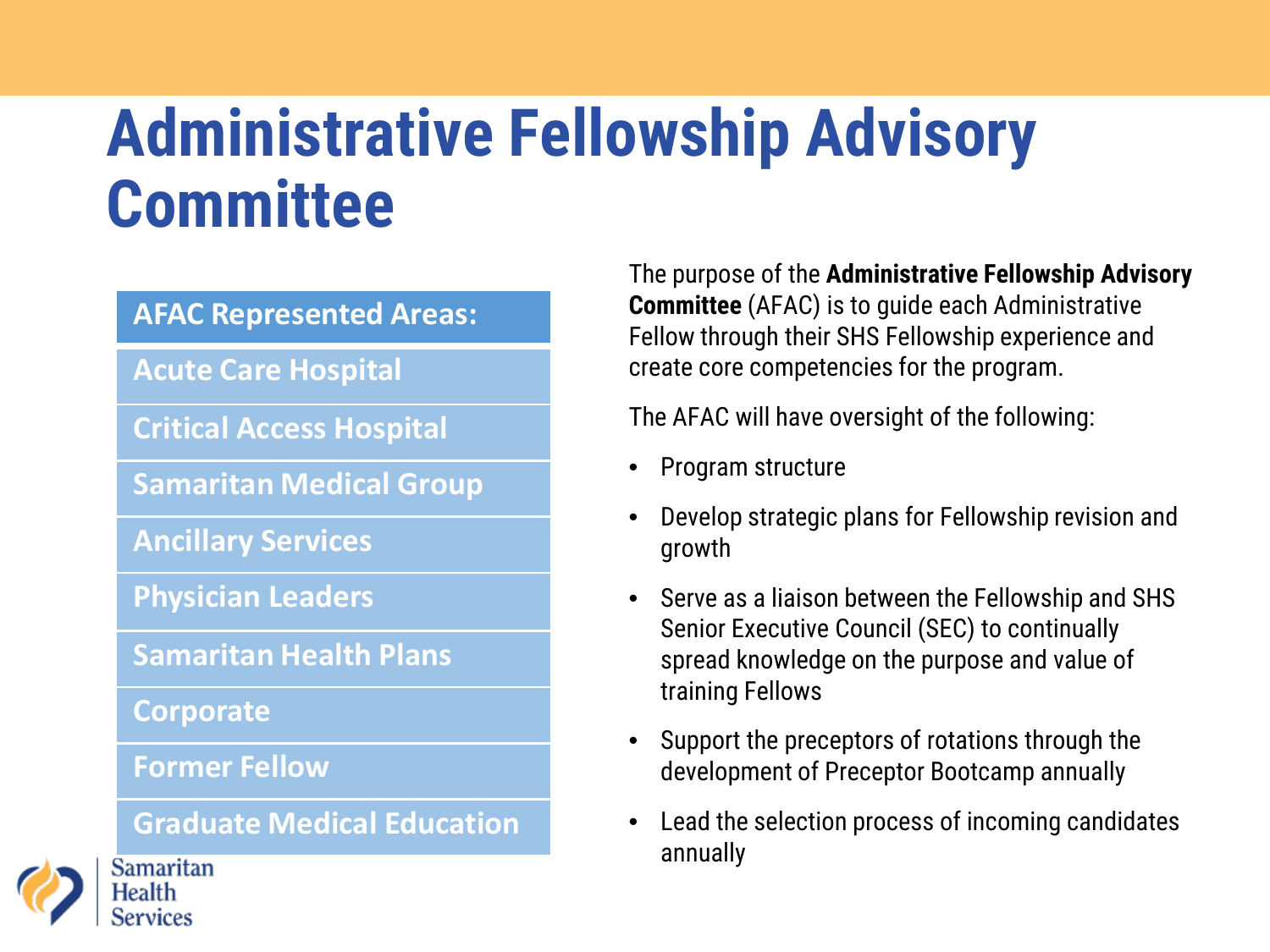## **Sample Rotation Format**

### 12 Month Fellowship Program

| Jun                       | Jul        | Aug           | Sep                               | 0 <sub>ct</sub>                         | Nov                                                                                                             | Dec          | Jan     | Feb                                      | Mar                | Apr                    | May                    |
|---------------------------|------------|---------------|-----------------------------------|-----------------------------------------|-----------------------------------------------------------------------------------------------------------------|--------------|---------|------------------------------------------|--------------------|------------------------|------------------------|
| Fellowship<br>Orientation | <b>SMG</b> | Finance       | Admin                             | Critical<br>Access<br><b>Operations</b> | <b>Acute Care</b><br><b>Operations</b>                                                                          | Project Mgt. | Quality | <b>Health Plans</b><br><b>Operations</b> | Human<br>Resources | Information<br>Systems | Program<br>Offboarding |
|                           |            | $\sim$ $\sim$ | the company's company's company's |                                         | the contract of the contract of the contract of the contract of the contract of the contract of the contract of |              | .       |                                          |                    |                        |                        |

Completion of Longitudinal and Mini Projects that align with the SHS Strategic Priorities

Opportunities for shorter term rotations are available as time allows and are guided by fellow interest.

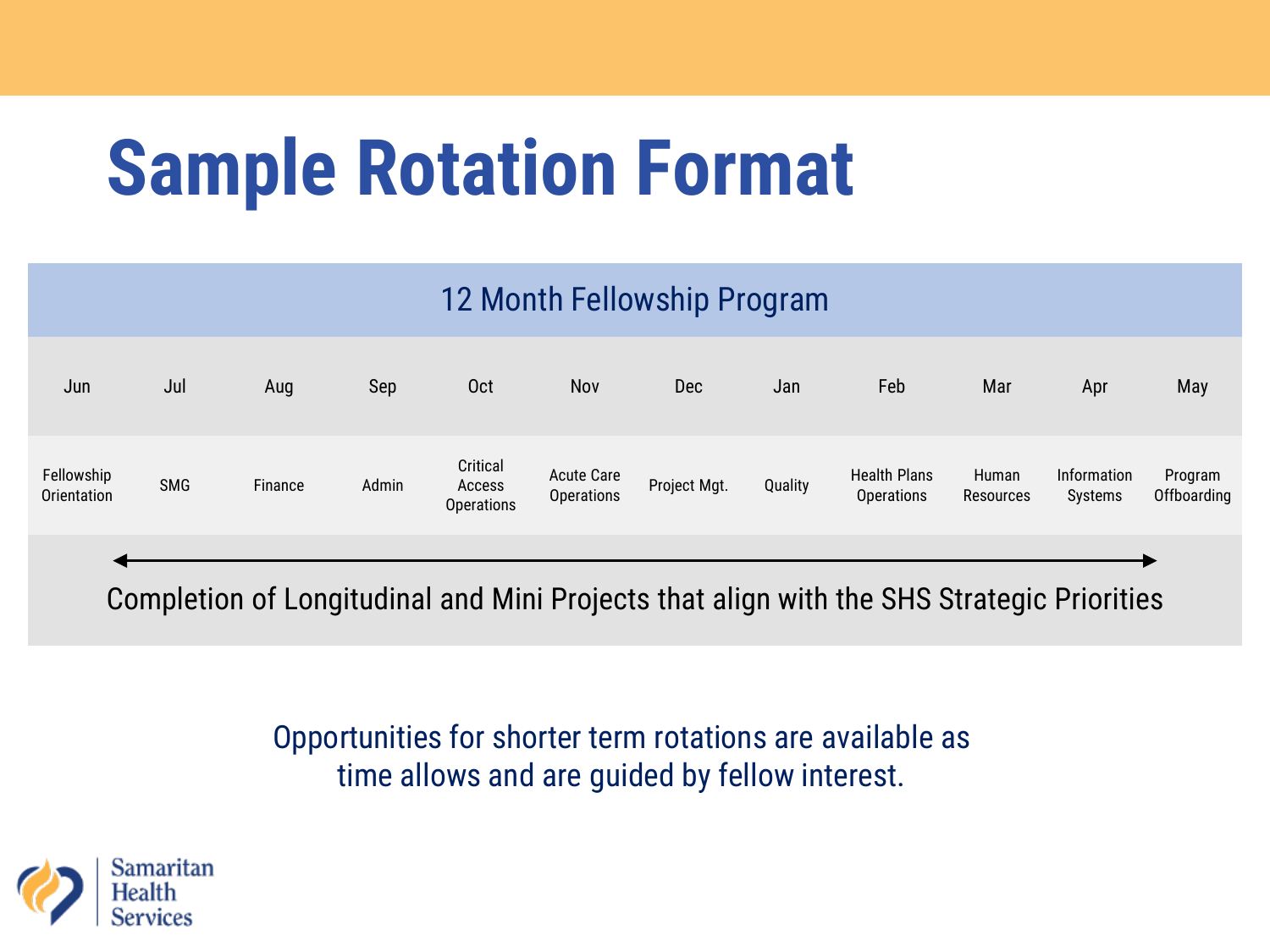## **Completed Projects**

Longitudinal Projects

- •Project Manager for 20-21 Ambulatory Clinician E/M Coding Project
- •Outpatient Clinic Pro Forma for STARS program
- •NCAA Compliance Internal Audit The SAM
- •GSRMC Schwartz Rounds Program Implementation

### Mini Projects

- •SHS Board Members Reference Guide
- •Medical Legal Partnership in Sweet Home & Brownsville
- •Physician Demand Projections for GME
- •Clinician Compensation Audit

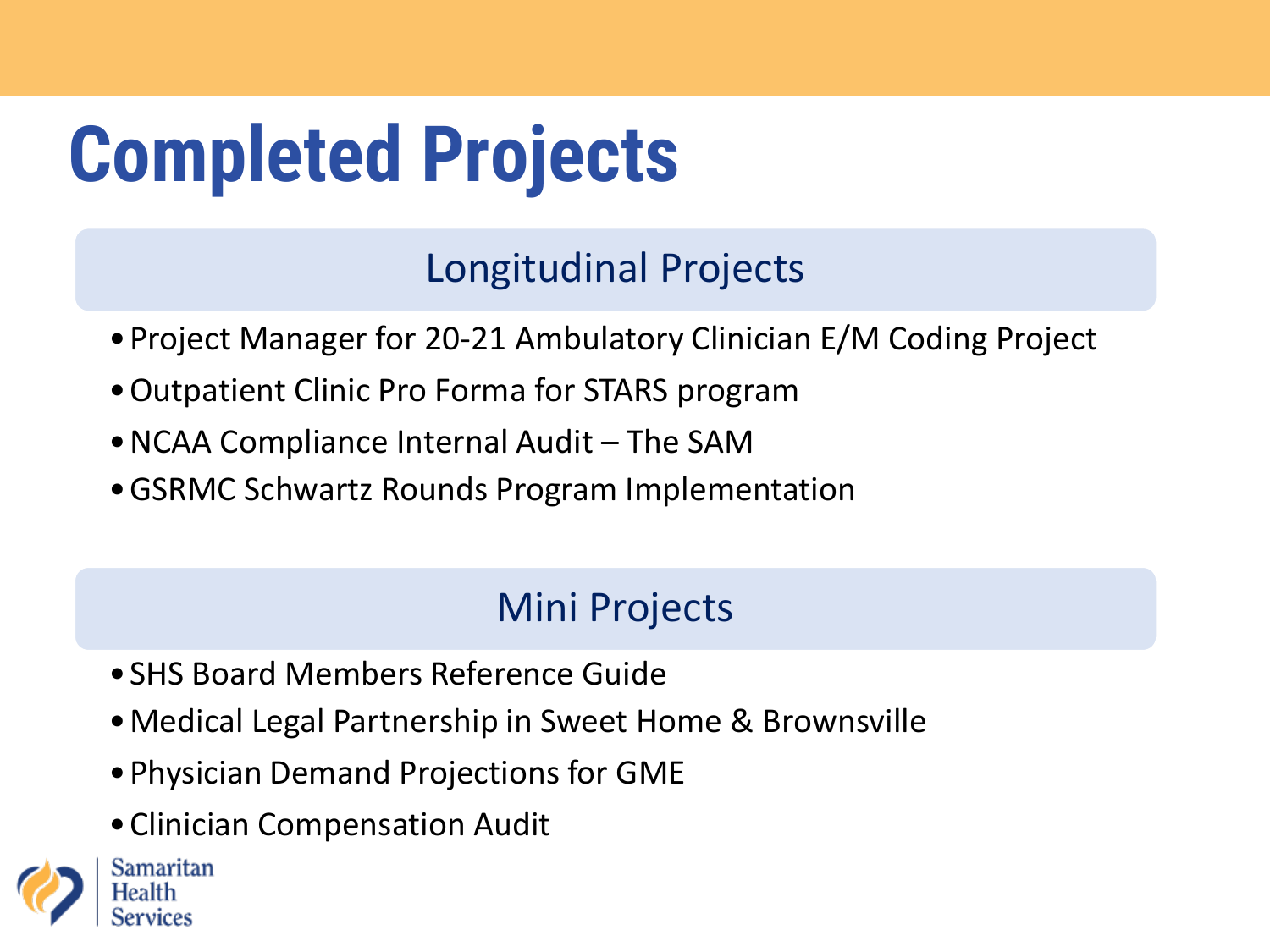# **Program Alumni 2016-2017**



## **Liberty Pertiwi, MHA**

Liberty Pertiwi came to Samaritan Health Services as an administrative fellow for the 2016-2017 year. As a fellow she worked on many projects including provider wellness, 340B, and the development of the Samaritan Treatment and Recovery Services. After her fellowship and finding a special interest in clinic operations, Pertiwi went on to becoming a clinic manager over several medicine sub-specialties. She is currently the operations director of primary care practices in Lebanon. Her education includes a bachelor's degree in health care management and policy from the Oregon State University and a Master's degree in Healthcare Administration from The George Washington University. As a native Oregonian, she is fortunate to be delivering health care to the Samaritan community.

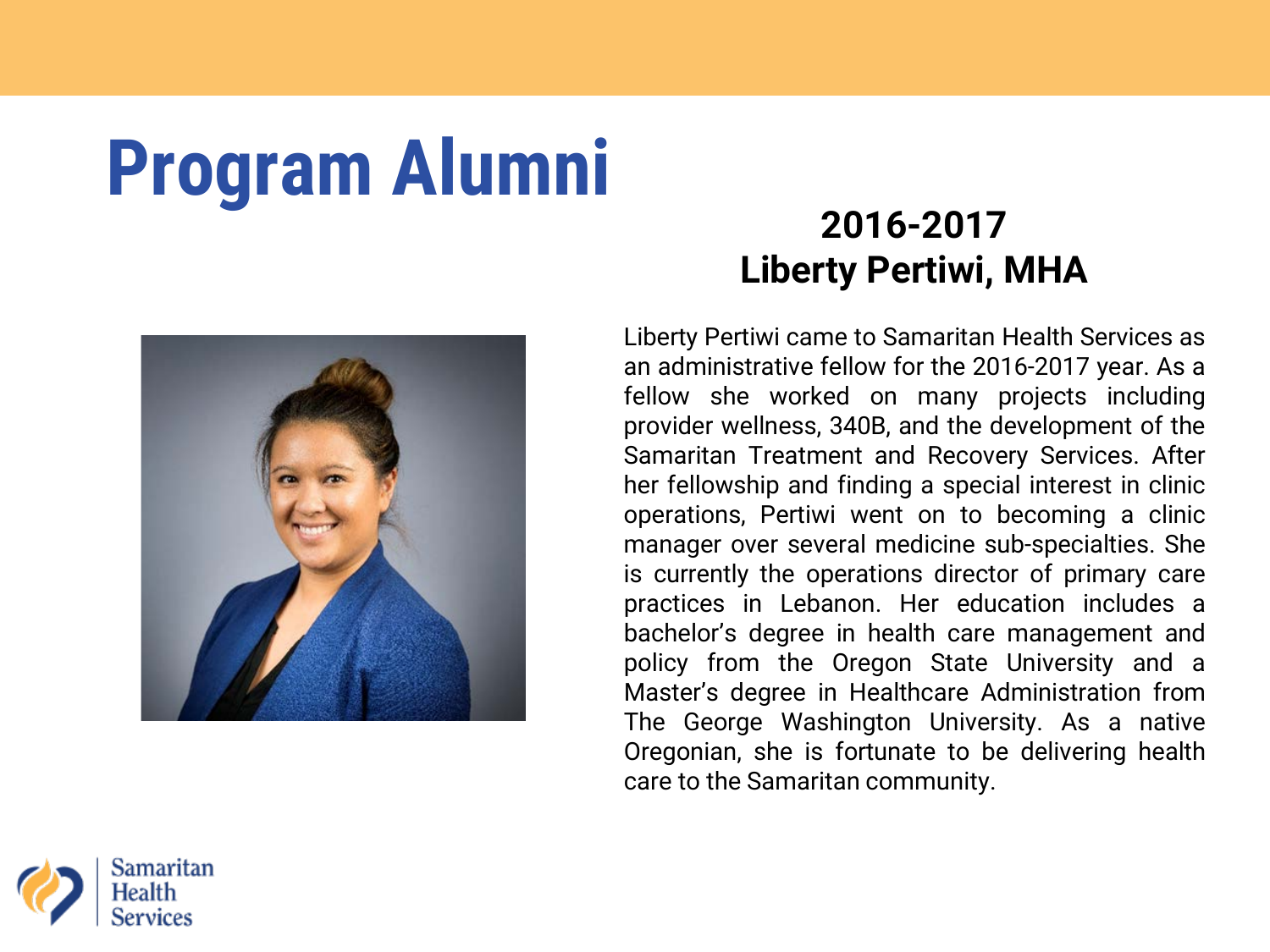## **Program Alumni** 2018-2019



## **Allie Kreusser, MPH**

Alexandra Kreusser served as the administrative fellow at Samaritan Health Services during the 2018- 2019 year. Before coming to Samaritan, Allie earned her bachelors degree in dietetics from California State University, Chico and then continued on to earn her Master's degree in Public Health with an emphasis in Health Management and Policy from Oregon State University. During her fellowship, she completed a number of different projects including an audit of NCAA compliance with Samaritan's Sports Medicine Clinic, workforce projections, and served on the Employee Engagement Committee and Wellness Council throughout her experience. During her rotations she quickly discovered that her passion is in operations. Allie is currently the operations manager for Samaritan Athletic Medicine and Samaritan Medical Group Orthopedics – Albany.

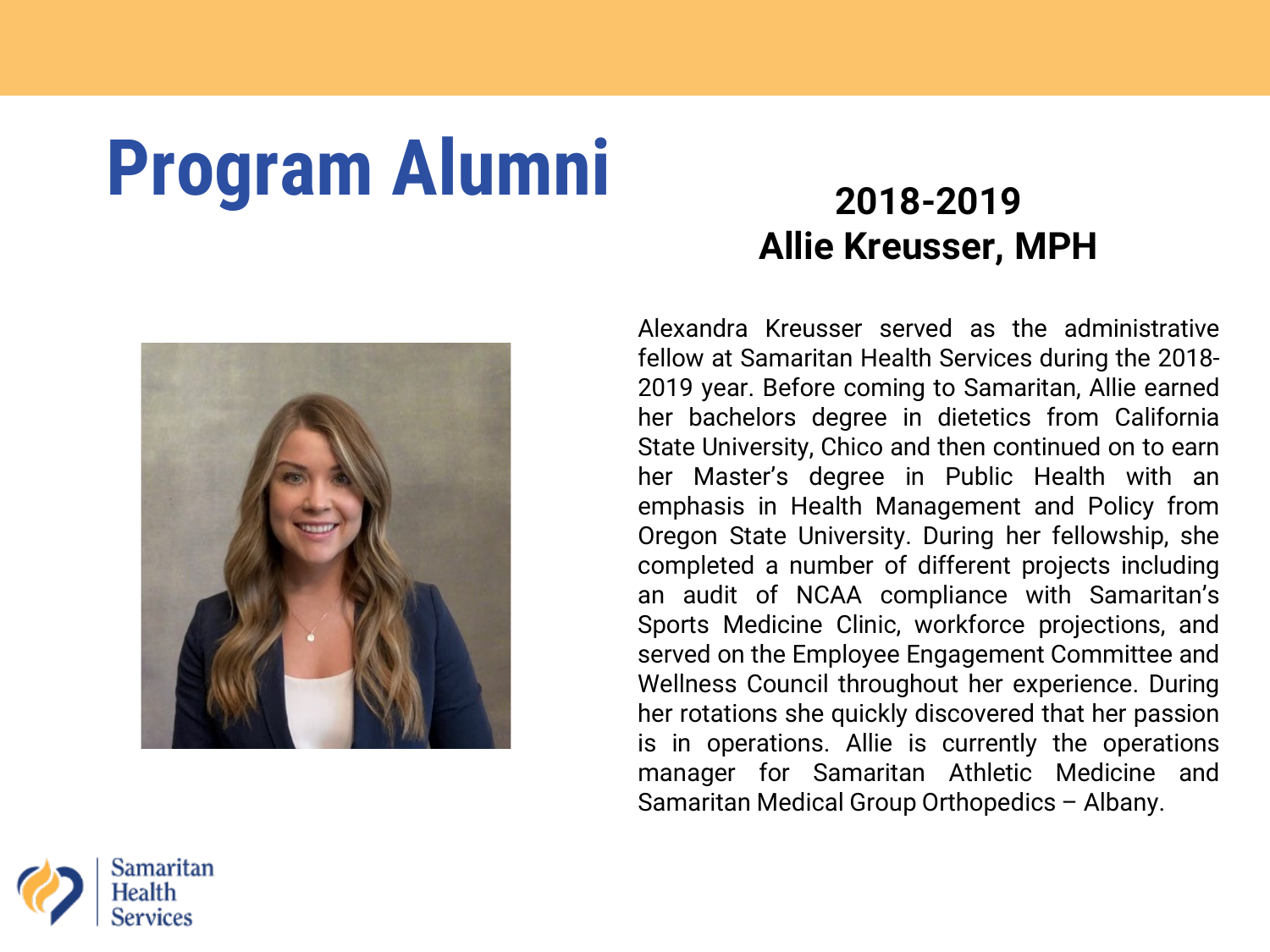## **Program Alumni** 2019-2020



# **Lacy Bogart, MBA**

Lacy Bogart joined Samaritan Health Services as the administrative fellow for the 2019-2020 year. As a fellow, she worked on many projects including the implementation of Schwartz Center Rounds, provider compensation audits and the labor pool coordinator within the Incident Command Center at Good Samaritan Regional Medical Center in response to COVID-19. Before coming to Samaritan, she earned her bachelor's degree with double majors in integrative physiology and ecology, and evolutionary biology at the University of Colorado, Boulder. She then went on to complete her MBA with an emphasis in Healthcare Administration in Denver. She came into her fellowship with a high interest in risk management and is currently the enterprise risk program manager.

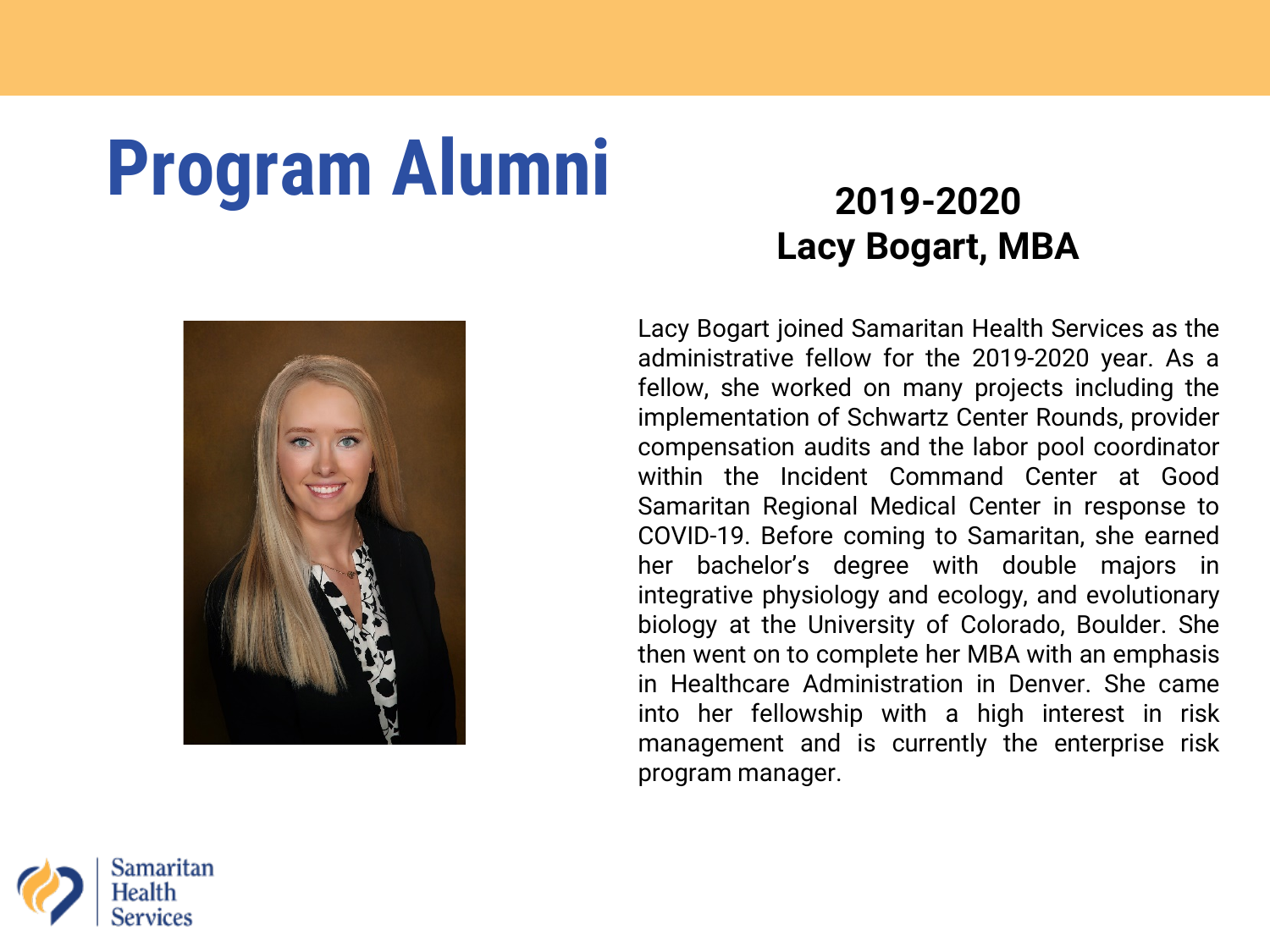## Program Alumni **2020-2021**



# **Kellie Lewis, DPT, MHA**

Kellie joined Samaritan Health Services in 2013 and worked as a physical therapist in the outpatient rehabilitation clinic at Samaritan Pacific Communities Hospital. She completed her MHA in 2020 and was the administrative fellow for the 2020-2021 academic year. Kellie earned her Doctorate in Physical Therapy from Pacific University and her Master's in Healthcare Administration with an emphasis in strategic innovation and change management from Colorado State University. During her fellowship, she completed several different projects, including serving as a project manager to the 2021 E/M Coding Changes and the SPRS 2.0 projects, a member of the SHS housing strategy workgroup, conducted a review of scheduling efficiency for an outpatient service line and assisted Samaritan Medical Group with clinic space planning. Kellie is currently the phys rehab strategic initiatives program manager.

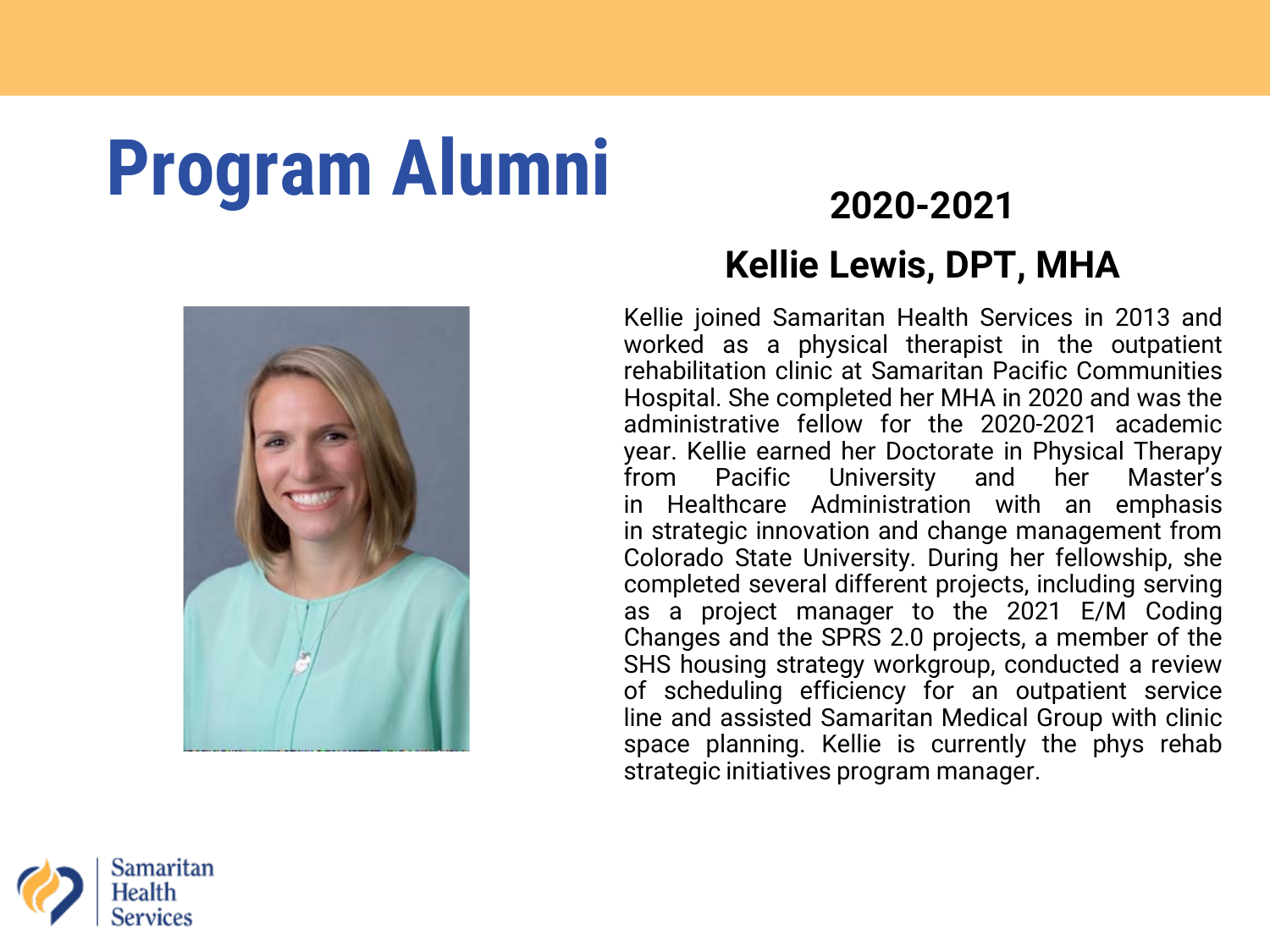## **How to Apply**

Apply using the National Administrative Fellowship Centralized Application Service [\(NAFCAS\)](https://nafcas.liaisoncas.org/)

### 22/23 Fellow Recruitment – Key Dates:

- June 10 Oct. 1, 2021: Application Cycle Open
- Oct 11 22, 2021: Interviews
- Nov. 3, 2021: Admin Fellow selected for 22/23 academic year
- Summer 2022: Fellowship year begins